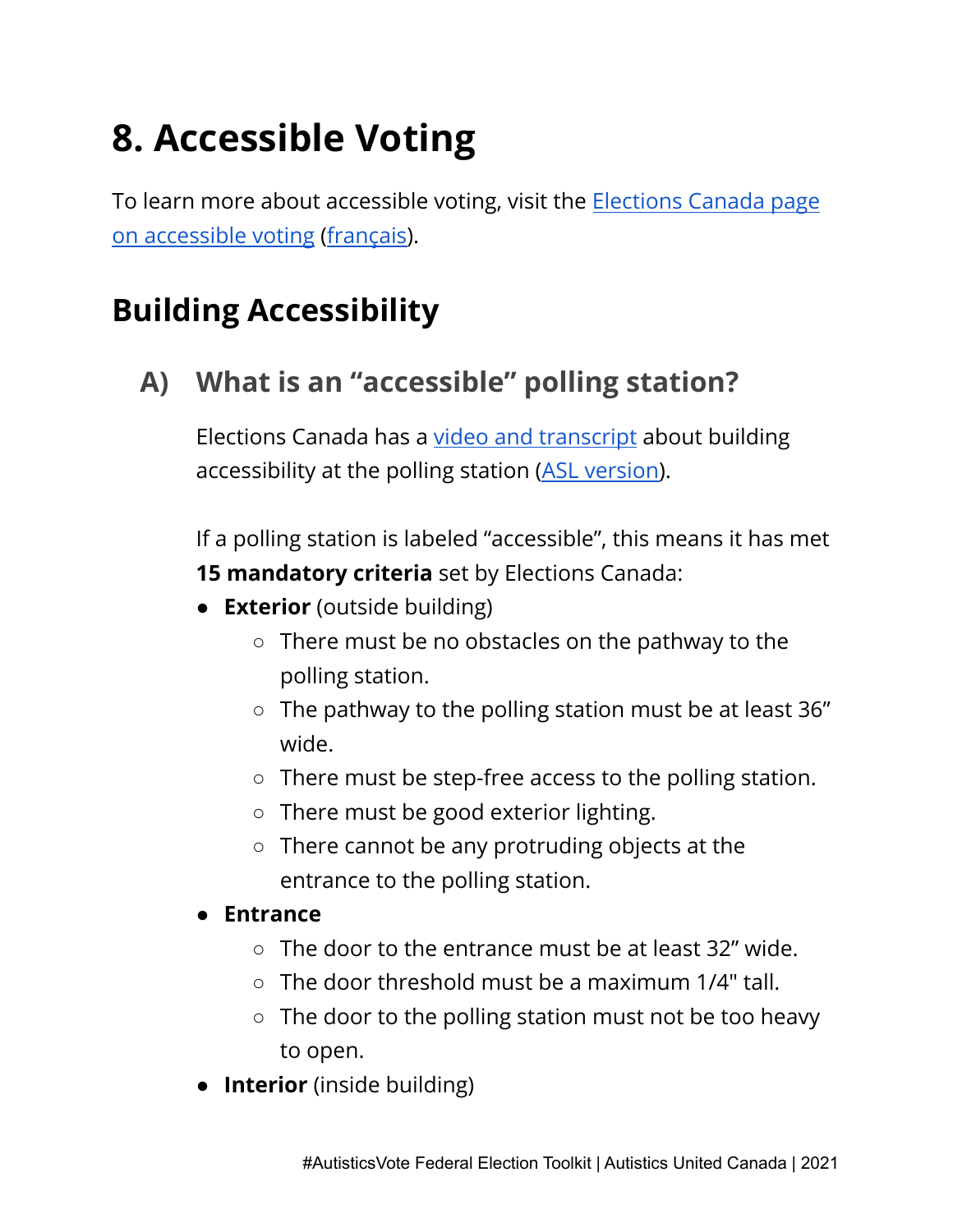- Any doors inside the polling station must be at least 32" wide.
- The doors inside the polling must not be too heavy to open.
- $\circ$  The door thresholds inside must be a maximum 1/4" tall.
- The corridors inside the polling place must be at least 36".
- There must not be any protruding objects inside the polling station.
- The voting room and the entrance must be on the same level.
- The interior lighting must work.

### **B) How do I check if my polling station is accessible?**

- 1. You can check on your **voter information card** if you received one. Accessible polling/voting stations are labeled with an accessibility (wheelchair user) symbol  $\mathcal{E}$ .
- 2. You can check online by entering your postal code in the **Voter [Information](https://www.elections.ca/scripts/vis/FindED?L=e&PAGEID=20) Service.** This website will tell you which of the 15 mandatory criteria your polling station meets.
- 3. You can **contact Elections Canada** to ask:
	- Phone: 1-800-463-6868
	- TTY: 1-800-361-8935 (TTY)
	- Elections Canada can accept Video Relay [Service](https://srvcanadavrs.ca/en/) (VRS) calls
	- Hours: 7:00 a.m. to midnight (Eastern Time), everyday
	- Contact form and [information](https://www.elections.ca/content2.aspx?section=conge&document=index&lang=e) page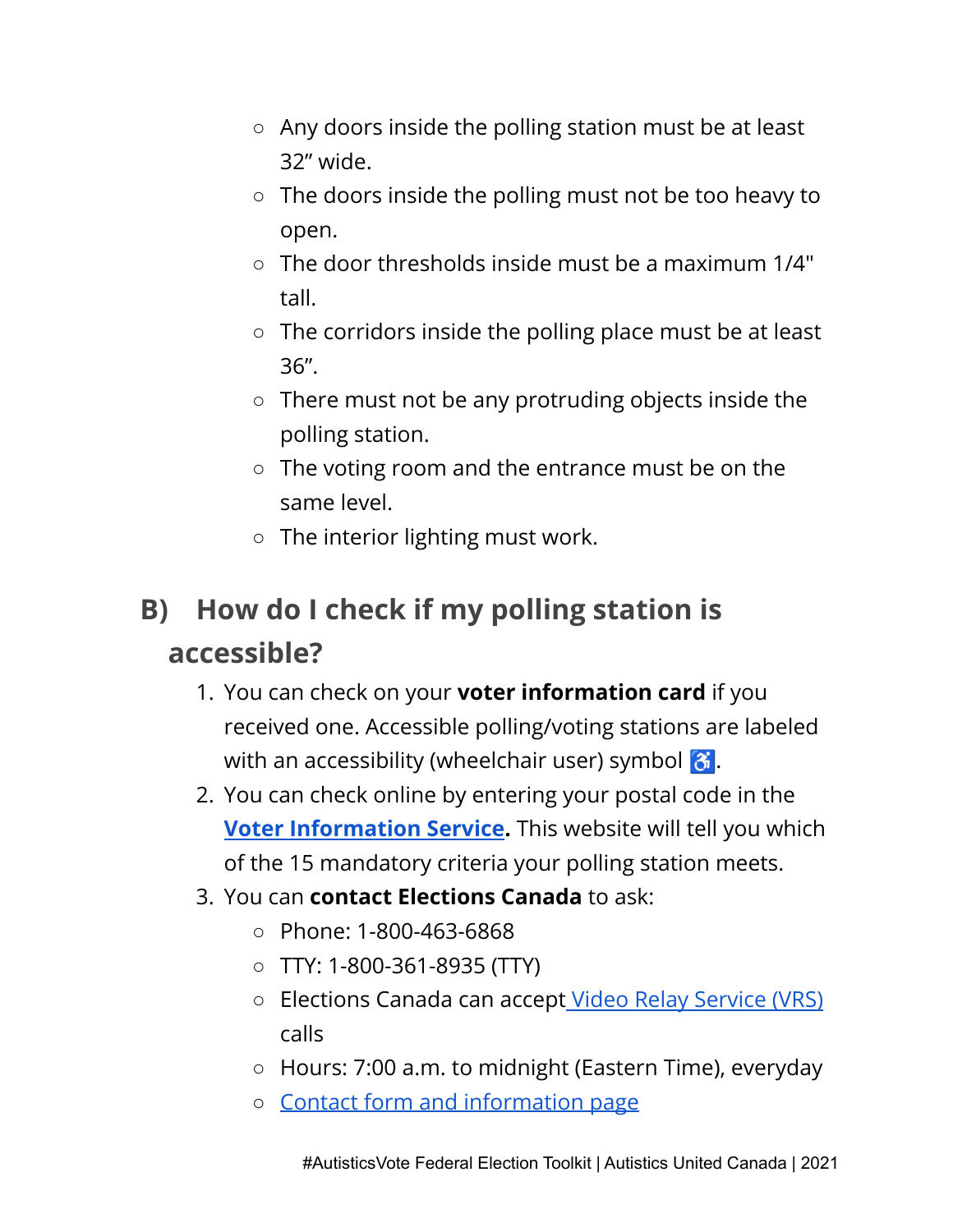#### **Voting Tools and Services**

Elections Canada has a video and [transcript](https://www.elections.ca/content2.aspx?section=spr&dir=voting&document=vidvts&lang=e) about services offered at the polling station (ASL [version](https://www.elections.ca/content2.aspx?section=spr&dir=voting&document=vidvts_asl&lang=e)).

- **● Polling stations will have:**
	- Large print/braille list of candidates at the polling station
	- Magnifiers with a light
	- Large-grip pencil
	- Braille and tactical voting templates
	- Signature guides (in case you need to sign your name)
- Elections Canada has **increased the ballot** since the last election. You find more information about the ballot size on the Elections Canada website.
- **Voting screens** do not have an overheard cover anymore; this will let in more light.
- **● You can have services to help you vote:**
	- **○ Help to mark your ballot**
		- You can bring a **support person** (such as a family member, friend, personal support worker, or intervener). They will have to take an oath.
		- You can ask an **election worker** to help you. A second election worker will be there too, to witness.
	- **○ Sign language interpretation**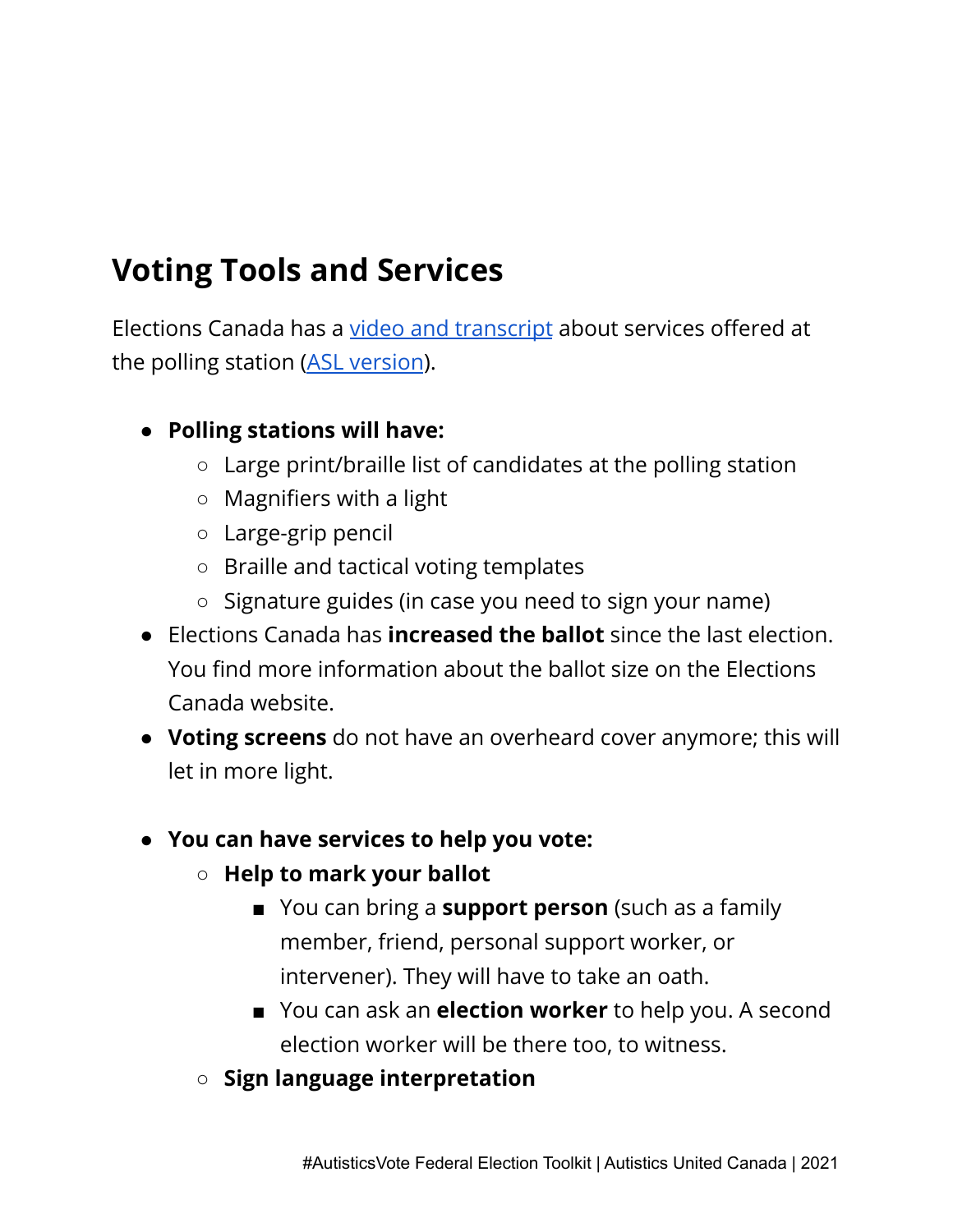- You need to request sign language interpretation by Tuesday, September 14 at 6 PM:
	- Fill out the [online](https://csep-pesc.elections.ca/en-CA/intake/) form
	- Phone: 1-800-463-6868
	- TTY: 1-800-361-8935
- **■ Help to prove your identity**
	- Someone else can vouch for your identity. They have to be an eligible elector assigned to your polling station. They can only vouch for one person.
	- If you're living in a seniors' residence or long-term care facility, a worker may vouch for more than one person.

#### **C) How do I give feedback on my polling station's accessibility?**

- You can give feedback to the election worker at the polling station.
- You can fill out the [feedback](https://csep-pesc.elections.ca/en-CA/intake/) form online or in person.

## **Information for People with Sensory Sensitivities**

- **● It may be loud in the polling station.**
	- You can bring earplugs, earphones, or ear-defenders.
	- Polling stations are less busy during working hours (9:00 AM-5:00 PM local time), except lunch hour (12:00 PM-1:00 PM).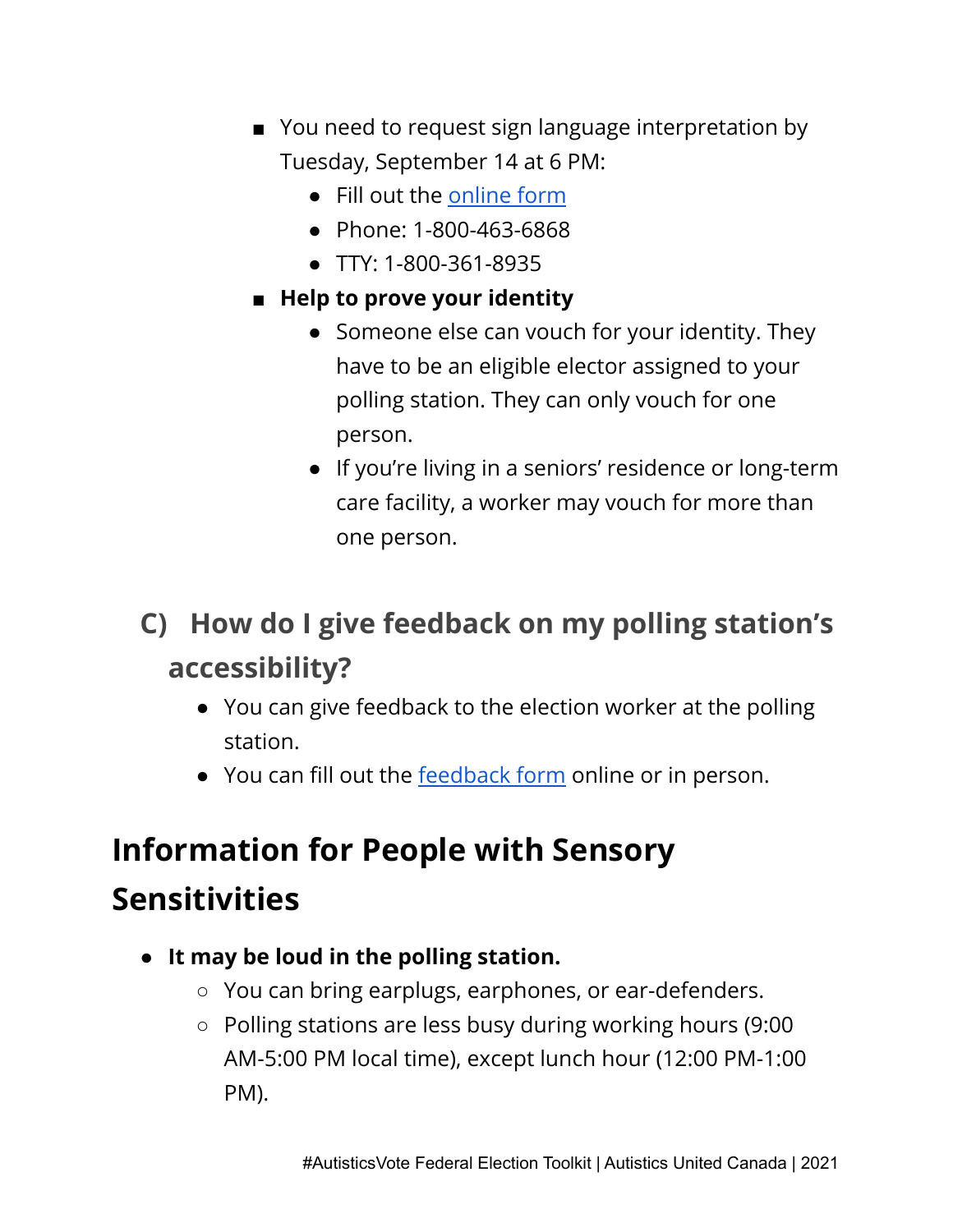- You may be provided with a sharpie to vote that has a strong scent. You can ask for something that smells less strongly.
- Some polling stations may use fluorescent lighting.

#### **● Line-Ups:**

- There may be a long line to vote at times.
- Mid-morning and mid-afternoon tend to be less busy.
- If the polling station looks too busy, try coming back later if possible.
- You can also consider voting in advance or by mail to give yourself more time and options to vote.

#### **Getting to the Polling Station**

- If you are having trouble going to the polling station, here are some things you can do:
	- **Ask a friend or family member** to drive you / carpool
	- Some **organizations (including candidates) may be offering rides to polling stations** on election day. You do not need to vote for a candidate if they help provide rides. You can check their website or contact them to ask.
	- **Vote earlier** if an advance polling station is easier to go to
	- **○ Vote at an Elections Office**
	- **○ Vote by mail**
	- **Request a transfer** to a different polling station by [contacting](https://elections.ca/content2.aspx?section=conge&document=index&lang=e) Elections Canada